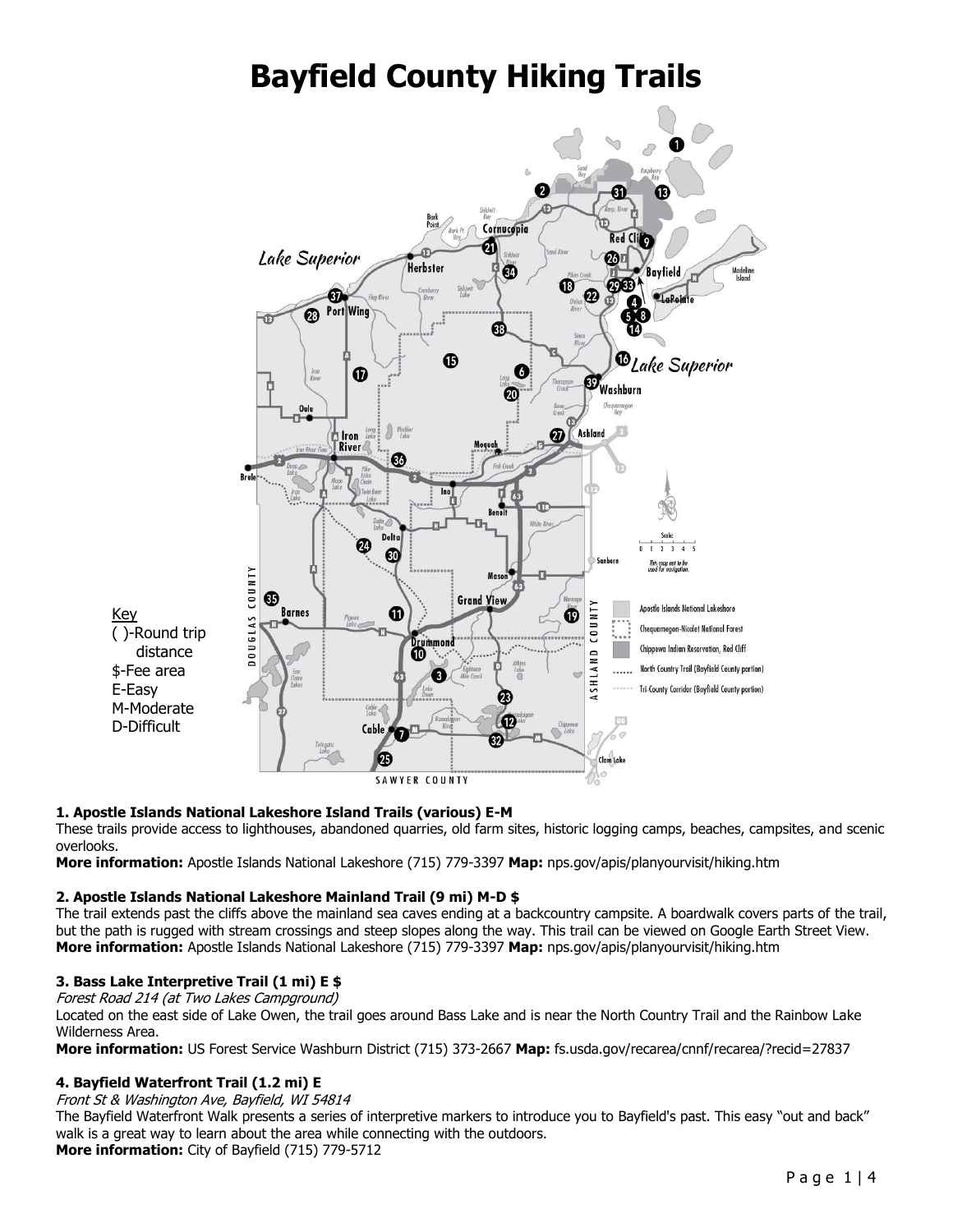# **5. Big Ravine Trail (1.8-2.5 mi) M**

Sweeny Ave, Bayfield, WI 54814 Hike uphill along the steep rim of the big ravine to scenic overlooks. Multiple loops make for a 1.8-2.45 mile hike. **More information:** City of Bayfield (715) 779-5712 **Map:** bayfieldcounty.org/DocumentCenter/View/9019/Iron-Bridge-and-Big-Ravine-Trails-PDF

## **6. Birch Grove Campground Trail (1 mi) E \$**

Twin Lakes Landing, Washburn, WI 54891 The trail encircles East Twin Lake. Trail access at either boat landing. **More information:** US Forest Service Washburn District (715) 373-2667 **Map:**fs.usda.gov/recarea/cnnf/recreation/hiking/recarea/?recid=27831&actid=50

## **7. Birkebeiner Trail (various) E-D**

The 60-mile+ Birkie Trail system attracts skiers, runners, bikers, trekkers, and hikers, from casual day-trippers to elite superstars. **More information:** American Birkebeiner Ski Foundation (715) 634-5025 **Map:** birkie.com/trail/full-map/

## **8. Brownstone Trail (4.2 mi) E**

Lake Shore Drive & Highway 13, before Bayfield A highly-utilized and scenic trail that meanders along the brownstone cliffs of the Lake Superior shoreline, the Brownstone Trail is an easy 4.2 mile round-trip hike. **More information:** Landmark Conservancy (715) 235-8850 **Map:** bayfieldcounty.org/DocumentCenter/Home/View/3104

## **9. Clayton Creek Trail (2 mi) E**

Aiken Rd & State Hwy 13, Bayfield, WI 54814 (across from Legendary Waters) This trail brings hikers through a variety of habitats as it follows Clayton Creek. **More information:** Red Cliff Band of Lake Superior Chippewa (715) 779-3700 **Map:** legendarywaters.com/wp-content/uploads/2019/04/AAARecreationBrochureV2.pdf

## **10. Drummond Ski Trails (various) E-M**

500 N Lake Owen Dr, Drummond, WI 54832

The trails are in a northern hardwood forest, with some rolling terrain. Trail loop lengths vary for a create-your-own hike experience. **More information:** US Forest Service Washburn District (715) 373-2667 **Map:** fs.usda.gov/Internet/FSE\_DOCUMENTS/fseprd497349.pdf

## **11. Drummond Woods Trail (1.5 mi) E**

Forest Rd 403, Grand View, WI 54839 This trail is relatively flat and easy to hike. The trail traverses a northern hardwood forest with several informational signs. **More information:** US Forest Service Washburn District (715) 373-2667 **Map:** fs.usda.gov/recarea/cnnf/recreation/hiking/recarea/?recid=27847&actid=50

## **12. Forest Lodge Nature Trails (1.5-4 mi) E-M**

Forest Lodge Rd & Garmish Rd The main trail loop is 1.5 miles. The optional Extended Nature Trail loop adds an additional 0.5 miles. This trail has a somewhat rough tread in the woods. The additional Conservancy Trail loop is 2 miles in length. **More information:** US Forest Service Great Divide District (715) 634-4821 **Map:** fs.usda.gov/recarea/cnnf/recreation/recarea/?recid=27747&actid=50

## **13. Frog Bay Tribal National Park Trails (.8-2 mi) E-M**

92070 Frog Bay Rd, Bayfield, WI 54814 There are several trail options here, whether you are looking for a direct route to the beach (.4 mile), a scenic jaunt through boreal forest to the beach (additional .3 mile), or a moderate hike through forested ravines (1 mile). **More information:** Red Cliff Band of Lake Superior Chippewa (715) 779-3700 **Map:** legendarywaters.com/wp-content/uploads/2019/04/AAA\_RecreationBrochureV2.pdf

## **14. Gill Larson Nature Trail/Iron Bridge Trail (1 mi) E**

Sweeny Ave, Bayfield, WI 54814 This short trail follows the creek under the historic Old Iron Bridge. **More information:** City of Bayfield (715) 779-5712 **Map:** bayfieldcounty.org/DocumentCenter/View/9019/Iron-Bridge-and-Big-Ravine-Trails-PDF

## **15. Horseshoe Lake Saddle Trails (various) E \$**

Forest Road 245, Washburn, WI 54891 This trail is open to both horseback riders and hikers. Trail Lengths: A Loop 9.25 miles, B Loop 3.7 miles, Outside Loop 10.25 miles. **More information:** US Forest Service Washburn District (715) 373-2667 **Map:** fs.usda.gov/recarea/cnnf/recreation/recarea/?recid=82793&actid=70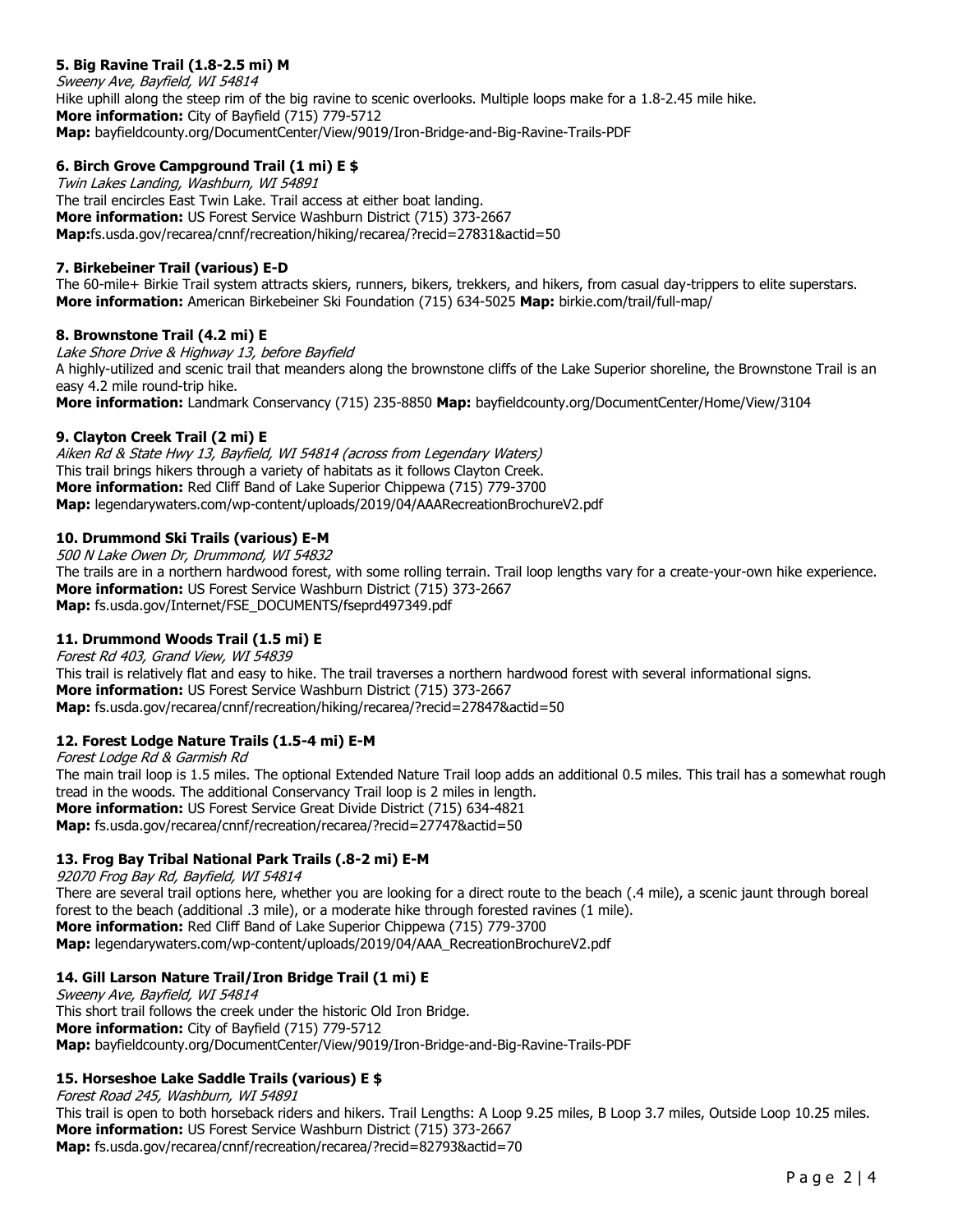## **16. Houghton Falls Nature Preserve Trail (3 mi) E**

Houghton Falls Rd, Bayview, WI 54891

This easy "out-and-back" trail contains views of sandstone cliffs, seasonal waterfalls, and a lagoon. The narrow trail is well marked. **More information:** Landmark Conservancy (715) 235-8850 **Map:** bayfieldcounty.org/DocumentCenter/Home/View/3105

## **17. Iron River National Fish Hatchery Trails (up to 3 mi) E**

10325 Fairview Rd, Iron River, WI 54847 3 miles of hiking trails with various loops. Signage and maps at trailhead and along the trail. Includes a picnic area. **More information:** Iron River National Fish Hatchery (715) 372-8510 **Map:** bayfieldcounty.org/DocumentCenter/Home/View/3106

## **18. Jerry Jay Jolly/Pikes Creek Trail System (8 mi) E-M \$**

Star Route Rd - Bayfield, WI 54814 **More information:** Bayfield County Forestry & Parks (715) 373-6114 **Map:** bayfieldcounty.org/DocumentCenter/View/8999/Jerry-Jolly-Trail-PDF

## **19. Lincoln Community Forest Trail (up to 5 mi) E-M**

Marengo River Rd, Mason, WI 54856 Up to 5 miles of hiking featuring two miles of Marengo River frontage. **More information:** Friends of the LCF (715) 235-8850 **Map:** friendslcf/com/recreation/

# **20. Long Lake Picnic Area Trail (1 mi) E \$**

Forest Rd 251, Washburn, WI 54891 An easy hike around the lake with a boardwalk across a marshy area. Trail access is from the parking lot at picnic area or at boat landing parking area.

**More information:** US Forest Service Washburn District (715) 373-2667 **Map:** fs.usda.gov/recarea/cnnf/recarea/?recid=75149

## **21. Lost Creek Falls Walking Trail (3 mi) M**

Trail Dr, Cornucopia, WI 54827 This trail winds gently through the forest and ends at an 8-ft. waterfall. Some trail sections have been improved with gravel and

boardwalks. Parking lot at trailhead. **More information:** Bayfield County Forestry & Parks (715) 373-6114 **Map:** bayfieldcounty.org/DocumentCenter/View/9020/Lost-Creek-Falls-Trail-PDF

## **22. Mt Ashwabay Recreation Area Trails (various) E-M \$**

32525 Ski Hill Rd, Bayfield, WI 54814 Miles of ungroomed cross-country ski trails. Please purchase a trail pass from Ashwabay if you would like to explore their trail system. **More information:** Mt. Ashwabay (715) 779-3227 ~ mtashwabay.org

## **23. Namekagon Interpretive Trails (various) E \$**

Missionary Point Dr, Cable, WI 54821

In the summer months, the East Loop is the only trail for hiking, as wetlands prevent hiking on the North and South Loops. The East Loop's 1-mile hike is easy to access, and interpretive booklets at the trailhead provide great information about the trail. **More information:** US Forest Service Great Divide District (715) 634-4821 **Map:** fs.usda.gov/recarea/cnnf/recarea/?recid=27753

## **24. North Country National Scenic Trails (various) E-M \$**

Extends from County Hwy A near Lake Ruth to Forest Rd 390 near Mellen The 54-mile section of the North Country National Scenic Trail in Bayfield County traverses the northern half of the Chequamegon-Nicolet National Forest.

**More information:** North Country Trail Association (866) 445-3628 **Map:** arcg.is/2spb68q

## **25. North End Trails (3-7 mi) E-M \$**

41640 Randysek Rd, Cable, WI 54821 Trails connect to American Birkebeiner Trail and Birkie Classic Trail. Three trails begin at same trail head. **More information:** Bayfield County Forestry & Parks Department (715) 373-6114 **Map:** cdn.birkie.com/wp-content/uploads/2014/02/EasyStriderOOMAP.pdf

## **26. North Pikes Creek Wetlands Community Forest**

Star Route Rd & Gotchling Rd, Bayfield, WI 54814 Restoration and development is in process. **More information:** Landmark Conservancy or Friends of the NPW (715) 235-8859 **Map:** northpikescreek.org/location-maps

## **27. Northern Great Lakes Visitor Center (.75 & 1.2 mi) E**

29270 Co Hwy G, Ashland, WI 54806

Enjoy a .75-mile boardwalk trail which encircles the Nature Discovery Area, or the 1.2 mile Aldo Leopold Land Stewardship Trail with newly restored wetlands and a viewing platform overlooking the North Fork of Fish Creek.